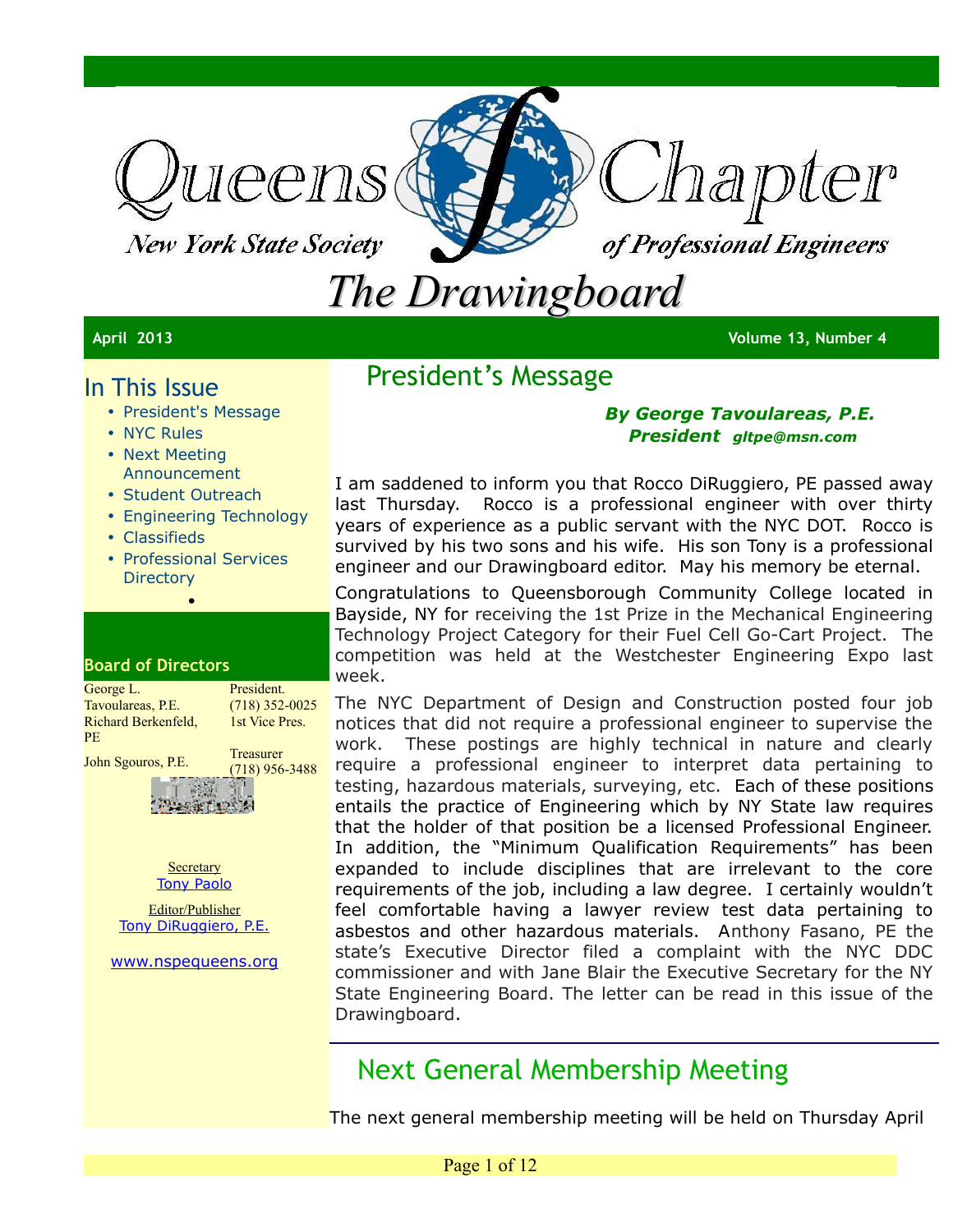#### **Immediate Past Presidents**

|                   | 2008/2010          |
|-------------------|--------------------|
| Chris Petallides. | 2004/2005          |
| P.E.              | 1998/2000          |
|                   | $(718)$ 961-4342   |
| Brian Flynn       | 2006/2008          |
| P.E.              | $(718)$ 707-0416   |
| John Zurita,      | 2002/2003          |
| P.E.              | $(718)$ 756-0320   |
| Sal Galletta,     | 2000/2002          |
| P.E.              | $(212) 788 - 8199$ |
| Joel Miele, Jr.,  | 1996/1998          |
| P.E.              | $(718) 894 - 2222$ |
| Chris Sideris,    | 1994/1996          |
| P.E.              | $(718)$ 224-9091   |
| Robert Lo Pinto,  | 1990/1992          |
| P.E.              | $(718) 746 - 7122$ |
|                   |                    |

25, 2013 at 6:15pm. at 422 Weaver Ave in Ft. Totten, NY. 1PDH \$10 for members; \$15 for non-members, Students are free and are encouraged to attend

#### **Innovations in Brick Veneer and Metal Stud Backup Michael G. Gurevich, Masonry Consultant NYC Brickwork Design Center**

Topics Include:

- Basic Behaviors of Brick Veneer Masonry Wall Systems
- Detailing and Specifications of Exterior Wall Systems
- Engineer Design of Wall Systems
- Brick Veneer Installation, Field Inspection and Quality Control

## Proposed rules governing the City of New York

#### **Directors 2008-2010**

| $(718)$ 274-4800   |
|--------------------|
| $(718)$ 482-0800   |
| $(718)$ 343-6989   |
| $(718) 544 - 7878$ |
| $(718)$ 276-9200   |
|                    |

**[http://www.nyc.gov/html/nycrules/html/proposed/prop](http://www.nyc.gov/html/nycrules/html/proposed/proposed.shtml) [osed.shtml](http://www.nyc.gov/html/nycrules/html/proposed/proposed.shtml)**

New rules include clarifications to minimum elevations of structures in flood prone areas; and inspections of potentially structurally compromised structures.

## Website of the Month

#### **Directors 2008-2009**

| James Manoussoff,<br>P.E. |                    |
|---------------------------|--------------------|
| Bernard Haber, P.E.       | $(718)$ 224 2146   |
| Eliot Shapiro, P.E.       | $(516) 791 - 2300$ |
| Xenophon Caviris,<br>P.E. | $(516) 752 - 1687$ |
| Peter Boudouvas,<br>P.E.  | $(212)$ 594-4340   |
| Robert Weiner, P.E.       |                    |

#### **ASCE Earth Day**

<https://plus.google.com/101241182242997553544/posts/fiok2U9vKaJ>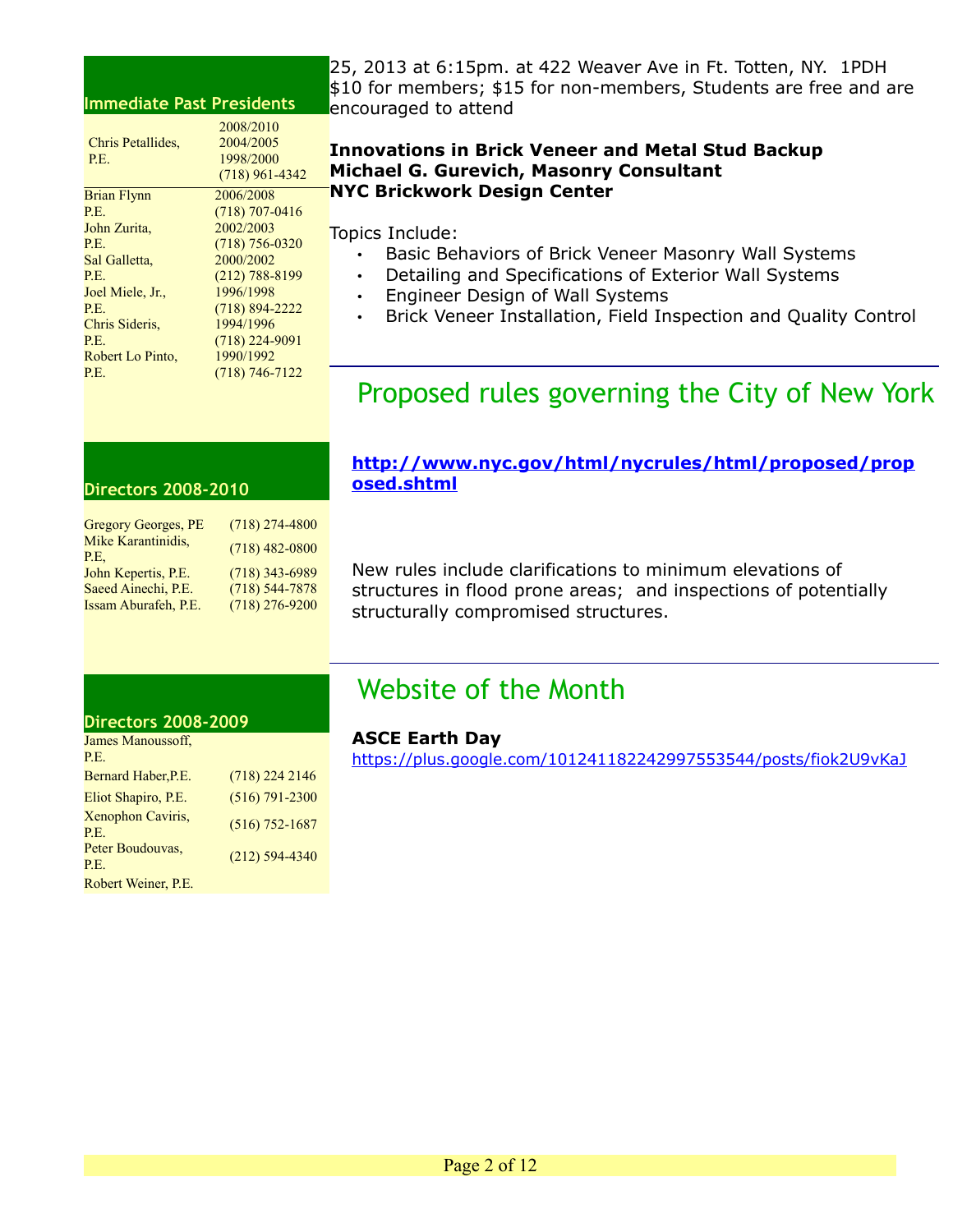## **AEA "Student outreach Program"**

The Queens Chapter Board has endorsed the American Engineering Alliance's ( AEA ) "Student Outreach Program". Sal Galletta, PE, past president of the Queens Chapter and current chair of AEA is mobilizing our colleagues in the Engineering Community to support AEA's bold and ambitious initiative. As part of this effort, Sal has reached out to NYSSPE president-elect, Keith Lashway, PE and Rudi Sherbansky, PE, of the NYSSPE, Manhattan Chapter to spearhead a concerted effort of engaging our academic Engineering colleagues at CCNY. The intent of this undertaking is to enlist the support of the administration at CCNY to allow us, practicing Engineers, to interact with the students and to, introduce certain concepts and issues in the Engineering curriculum that students need to know in today's challenging environment. Sal is hoping to set up a meeting with CCNY officials in the coming weeks. (see below the proposed meeting agenda )

#### WORKING MEETING WITH CCNY FACULTY LEADERS

#### **PROPOSED AGENDA**

Preface:

*Practitioners of our fellow Professions of Medicine and Law exercise a significant degree of control over the curriculums under which the future candidates of these callings are prepared to take over the reins of their service to Society. An integral part of the curriculums that both nurture is" Ethics". Ethical behavior is sharply defined in Medicine and Law, and is the foundation of how the practitioners of these Professions deliver their service to the Public. If there is no clear and universally observed ethical code for Engineers, we cannot truly be recognized as Professionals of equivalent stature to Doctors and Lawyers. It is therefore our intention as practicing Professionals to help introduce into Engineering Curriculums the necessary values and collective wisdom that will help form the framework of the way Engineering should be practiced, into the minds of today's Engineering students. In this way we can better prepare them to meet the challenges of the 21st Century. Specifically, we propose as a beginning, that the following subjects be stressed as subjects by themselves, and interspersed into the technical classes of the Engineering Curriculums:*

- Understanding the Engineer's role in Society
- The importance of Licensure
- Integrity
- Leadership traits and skills
- Teamwork
- Communication Skills
- The Global Market
- Challenges (and Opportunities) facing Engineers in the  $21<sup>st</sup>$  Century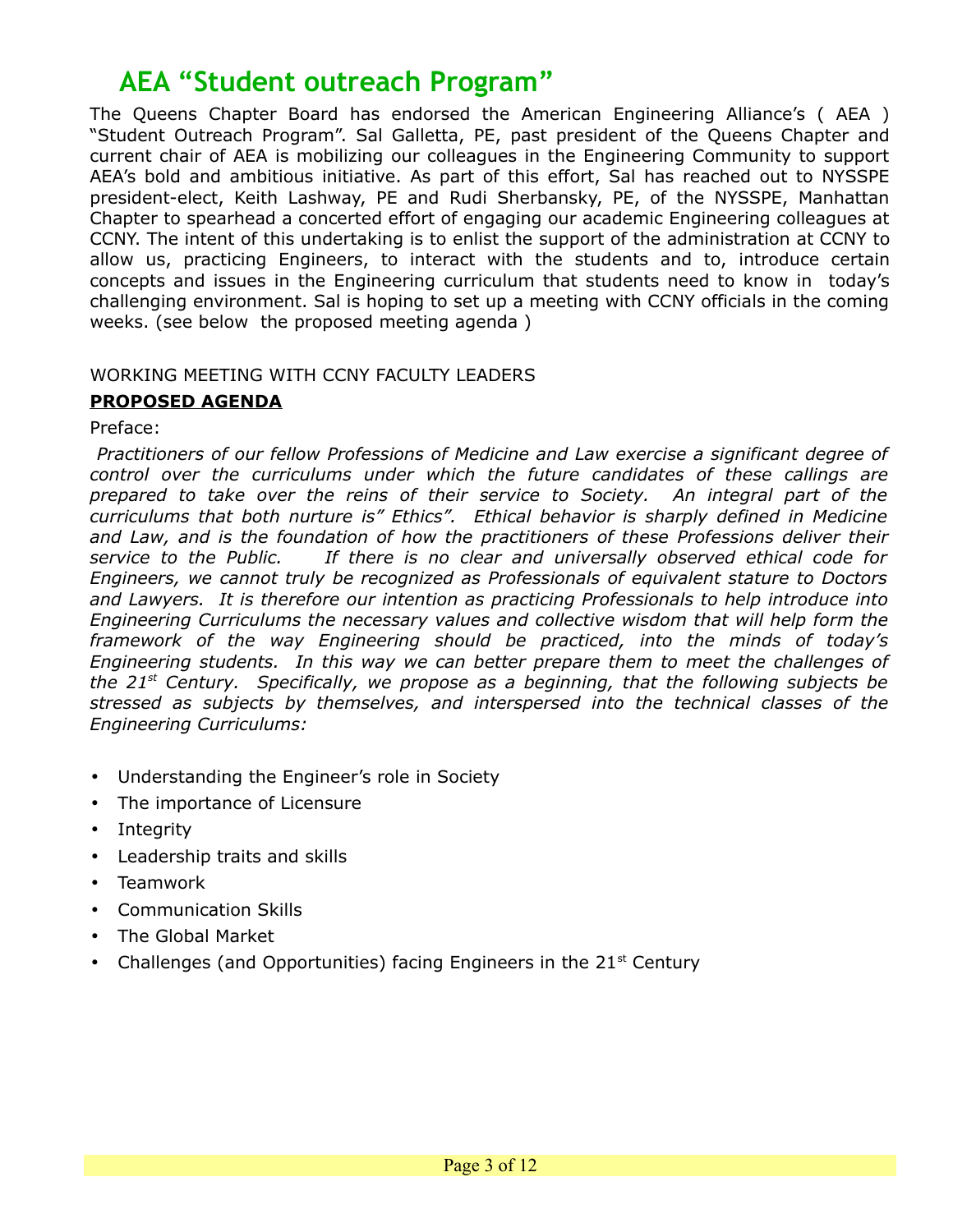

The Founding Society of the National Society of Professional Engineers

#### April 11, 2013 (Revised April 16, 2013)

<u>President</u> Michael R. Hayes, PE

**President-Elect Ceith F. Lashway, PE** 

#### **fice Presidents**

aura M. Pellizzi, PE ong Island Region

Alfred H. Brand, PE Vew York City Region

Susan Fasnacht, PE Mid-Hudson Region

lames J. Kuhn PE **Vortheast Region** 

Christopher Ward, PE Central New York Region

Robert K. Winans PE **Nestern Region** 

nterest Group Vice Presidents Rudi O. Sherbansky, PE **PE's In Construction** 

Joseph Pasaturo, PE <sup>2</sup>E's in Private Practice

<u>Treasurer</u> awrence J. O'Connor, PE, LS, FNSPE

Assistant Treasurer Thomas J. Petracca, PE

mmediate Past President Donald P. Nims. PE

Executive Director Anthony Fasano, PE, LEED AP, ACC

Legal & Legislative Counsel Mark C. Kriss, Esq.

Jane W. Blair, PE **Executive Secretary** New York State Boards for Engineering and Land Surveying, and Interior Design Office of the Professions - New York State Education Department 89 Washington Avenue, 2nd Fl. Mezzanine, East Wing Albany, NY 12234

Dear Ms. Blair.

The following is a revision to the letter sent you on April 11, 2013. We made some minor changes to the wording of our complaint which we believe make it more accurate with respect to current regulations.

As a follow up to our discussion at your recent board meeting, on behalf of the New York State Society of Professional Engineers (NYSSPE) I wanted to again express concern regarding the publication of several "Job Posting Notices" by the New York City Department of Design and Construction (DDC). Specifically, I am referring to the following job postings (see attachment):

- 1. Administrative Project Manager: Engineer-in-Charge (Job ID: 113072)
- 2. Administrative Project Manager: Deputy Director Field Operations (Job ID:112968)
- Administrative Project Manager: Section Chief-Hazard Materials (Job ID: 113019) 3.
- Administrative Project manager: Director of Site Engineering (Job ID: 114998) 4.

We feel strongly that all of the above four job postings are high-level technical positions that require a professional engineering (P.E.) license. Based on these descriptions, we believe that these technical positions entail the practice of engineering, which by NY State law requires that the holder of each position be a licensed Professional Engineer. In addition, the "Minimum Qualification Requirements" on these postings have been expanded to include disciplines that are <u>irrelevant</u> to the core requirements of the job. At best, these requirements, e.g. a degree in business administration or public administration, are useful in the execution of the responsibilities of the position, but not to the technical aspects of the job.

We do not believe that interpreting technical data pertaining to materials testing, hazardous materials, surveying, etc. as listed in the job applications can be legally performed by an attorney, etc. in New York State as this work falls under the practice of engineering. Furthermore, the safety and well being of the public is an engineer's paramount responsibility and the selection of parties without sufficient technical knowledge necessary for the sound performance of these positions would place the health and safety of the public at risk.

We are seeking the advice of the New York State Boards for Engineering and Land Surveying, and Interior Design on how to proceed in addressing this matter.

Please feel free to contact me to discuss these issues.

Sincerely,

Anthony Fasano, PE **Executive Director, NYSSPE** 

Cc: NYSSPE MCPC, NYS DDC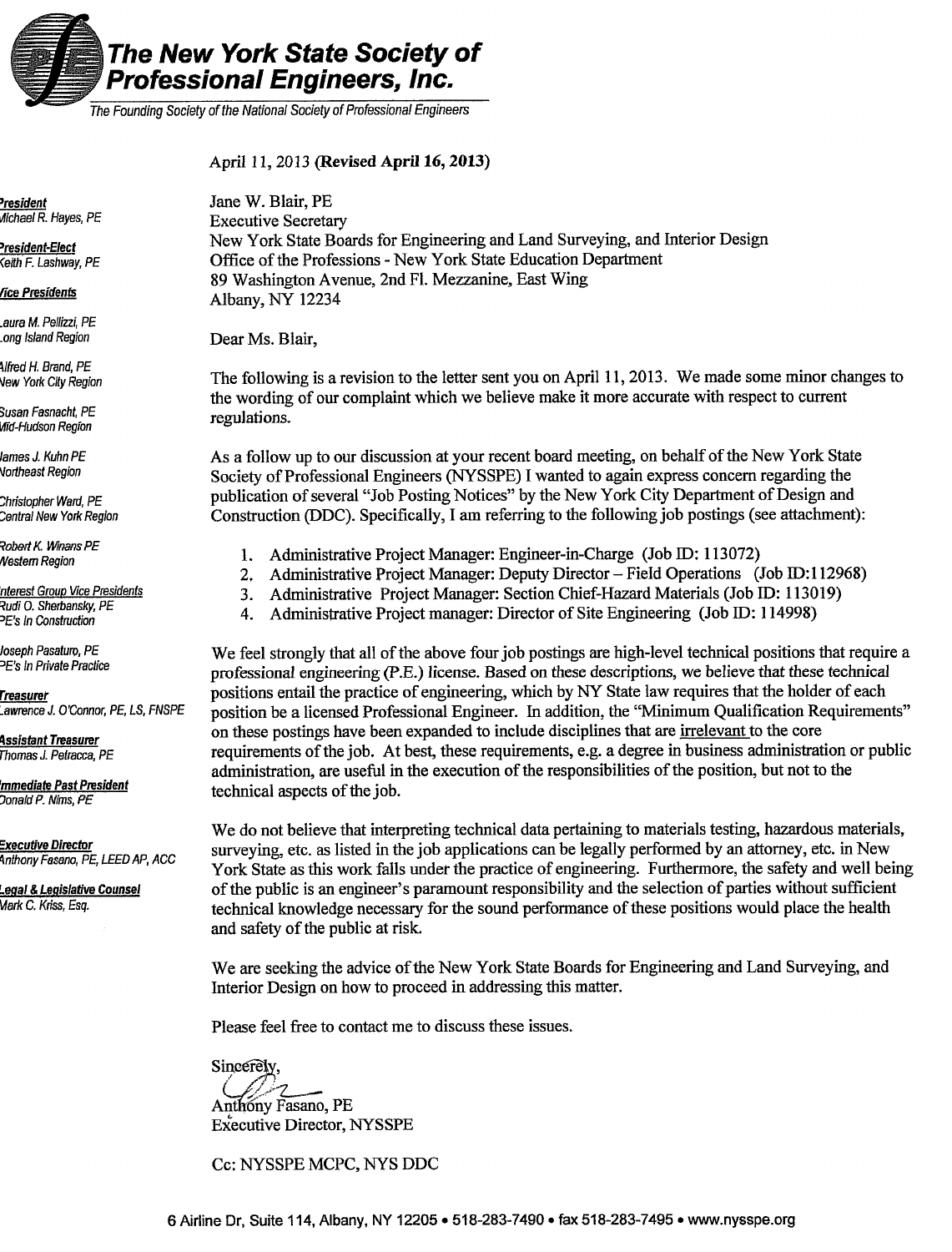



#### PROFESSIONAL DESIGN CENTER OF NEW YORK, INC. 422 Weaver Ave **Fort Totten, Bayside, NY 11356**

**American Institute of Architects Queens Chapter NYS Society of Professional Engineers**

**2013 P D C Lecture Series 1-13**

# **Lecture**

Date: Wednesday, May 15, 2013 Time: 7:00PM to 9:00PM

## **At**

## **422 Weaver Ave. Fort Totten, Bayside, Queens**

## **2 Continuing Education Credits**

Admission fee is \$40 for AIA & NYSSPE members; \$50 for non-members. **Mail payment to:** Professional Design Center, Attn: George Tavoulareas, 98 Mulberry Ave Garden City, NY 11530 by 5/10/13.

## **PRESENTED BY**

Tamara Saakian, PE, Director of Engineering &Tech. Management, NYCFD Nicholas Petrakis, Engineer with the Rooftop Access Unit

## **THE PROGRAM: Fire Dept Filing Procedures**

The seminar will clarify the Fire Department's filing procedures when submitting various applications. The presentation will include Fire Department application forms (TM-1, TMR-2, Application for Modification (Variance), etc.), required permits, inspection processes, On-site diesel fleet fueling applications, Clean Agent applications, Range hood fire extinguishing system applications, & Sprinkler/Standpipe applications.

**Buffet dinner 6:15 pm-7:00pm included Contact George Tavoulareas, PE at 347-387-1649 to RSVP** *Dedicated to the advancement of Architecture and Engineering*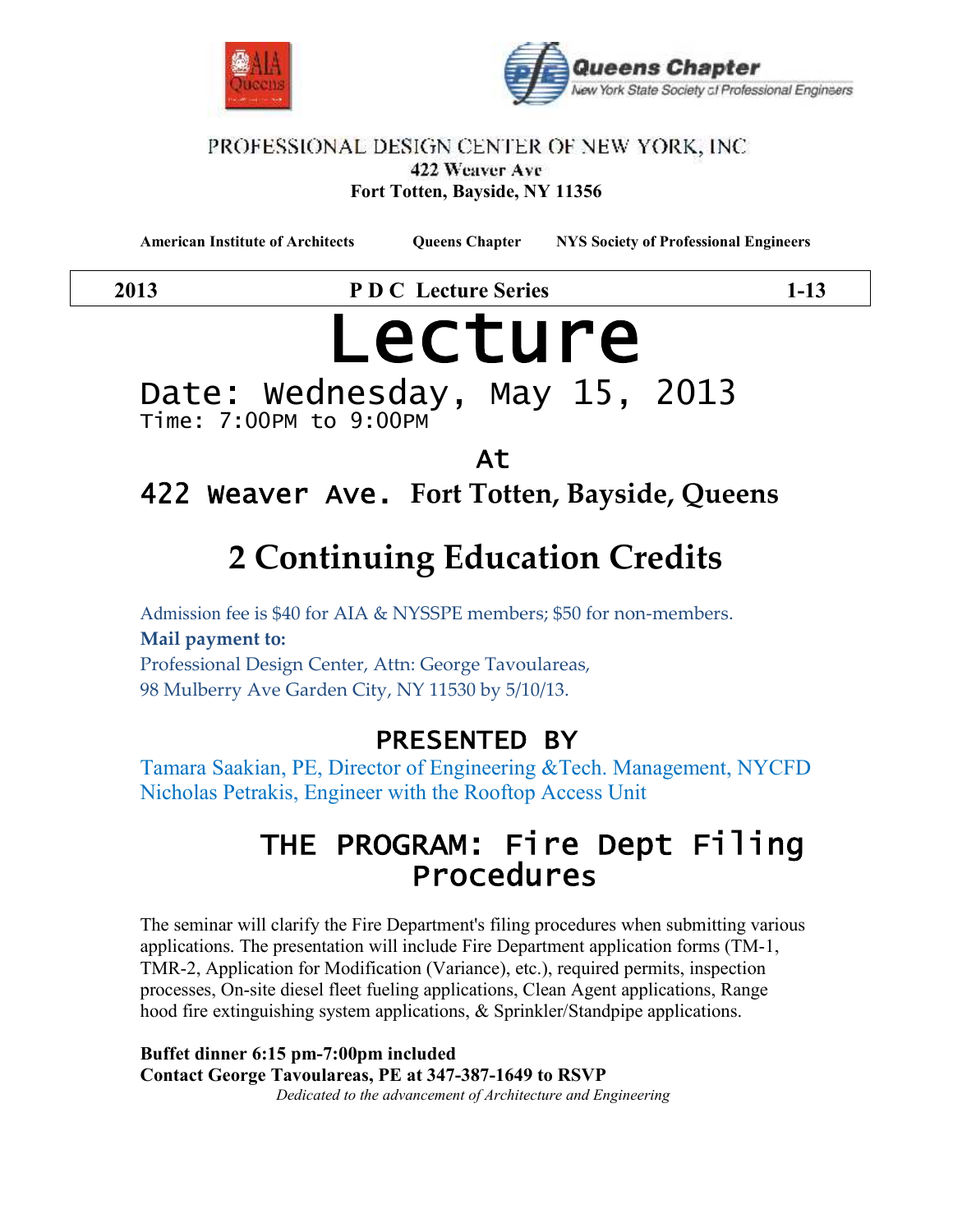**New York City Brickwork Design Center 333 7th Avenue, Floor 5 New York, New York 10001-5004 Phone (212) 686-3939 x 3793, Fax (212) 686-4387**<br> **Phone (201) 797-9126 Fax (201) 703-0190**<br> **Email nycbdc@aol.com**<br> **March 19, 2013 at 5:30 pm. Our office at the above address. New Jersey Office Phone (201) 797-9126 Fax (201) 703-0190 Email nycbdc@aol.com**

**March 19, 2013 at 5:30 pm. Our office at the above address. For reservations contact us at NYCBDC@AOL.com or fax your name to our NYC office**

#### NYC BRICKWORK DESIGN CENTER PRESENTS SEMINAR

*"Innovations w/Brick Veneer & Metal Stud backup" exterior wall system* In accordance with the new BIA Technical Note #28B (Revised Aug. 2005) requirements **21 Century** concepts in design & construction of the **controversial exterior wall system**

## **Program Description:**

- Basic behavior of brick veneer masonry wall systems:
	- Movements in brick veneer and design of expansion joints.
	- Vertical & horizontal expansion joints-configuration, size & locations Rain water penetration problems and solutions.

n<br>E

Thermal bridging at exterior wall system and rating of insulation.

Condensation analysis and proper installation of wall insulation.

- Detailing and specifications of exterior wall system:
	- Adjustable masonry tie selection and proper spacing.
	- Selection of flashing material and weep holes spacing.

Cavity wall system drainage design.

- Mortar mix specifications and proper tooling of joints.
- Engineering design of wall systems:

Structural analysis of walls including wind load and deflection limits. ACI 530 Code, Anchored veneer chapter requirements.

- Design of building envelopes including air and vapor barriers.
- Innovation with insulated composite backup panel system.
- Brick veneer installation, field inspections and quality control.

Michael G. Gurevich, structural engineer-masonry consultant, will present the seminar.

Mr. M. Gurevich has developed high quality Brick Masonry technical seminars for design and construction professionals, who are presented at the NYC BDC on regularly published schedules. Over the past 28 years, he has presented these seminars to over 2,000 groups of architects, engineers, developers, and contractors involving over 52,750 people. **Seminar meets requirements for 1 shw Learning Unit with the AIA Continuing Education System. Provider #G 128, Program #BIA024.**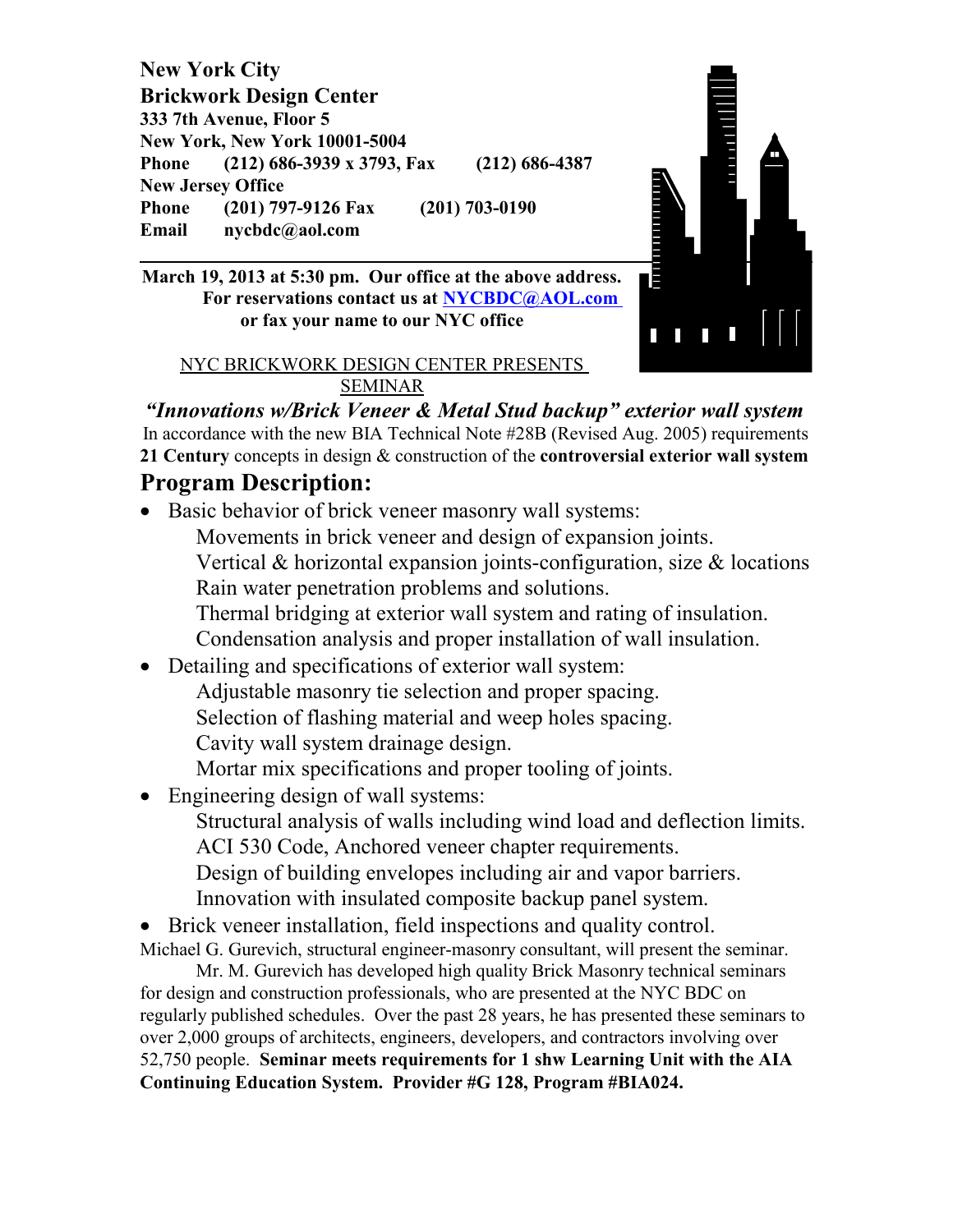The New York State Society of Professional Engineers, Inc.

Professional Engineers in Construction



*Presents this* 

**Certificate of Sirst Arize** 

*For Earning First Prize in Mechanical Engineering Technology Project Category, of the College Projects Exhibition at the 2013 Engineering EXPO; the PEs in Construction Group [PEC] of the NYS Society of Professional Engineers, honor* 

> *Team Leaders: Giancarlos Llanos, Kee Park Team Vice Leader:Rony Vargas*

**Team Members**: Jose Devares, Anthony Soehngen, Sungheon Hwang, Christopher Reese, Yan Xu, Mark Perez, *Yao Agoudaui, Denis Milichnikov, Isaac Morocho, Ryan Naraine.* 

*Mechanical Engineering Technology, Queensborough Community College* 

The Love bandly

Dr. James Gefarmes

*\_\_\_\_\_\_\_\_\_\_\_\_\_ \_\_\_\_\_\_\_\_\_\_\_\_\_\_\_\_\_\_* 

*Chairman of PEC, V.P. Past President of NYSSPE Presented on, April 7, 2013 Rudi O. Sherbansky P.E Dr. James J. Yarmus P.E.*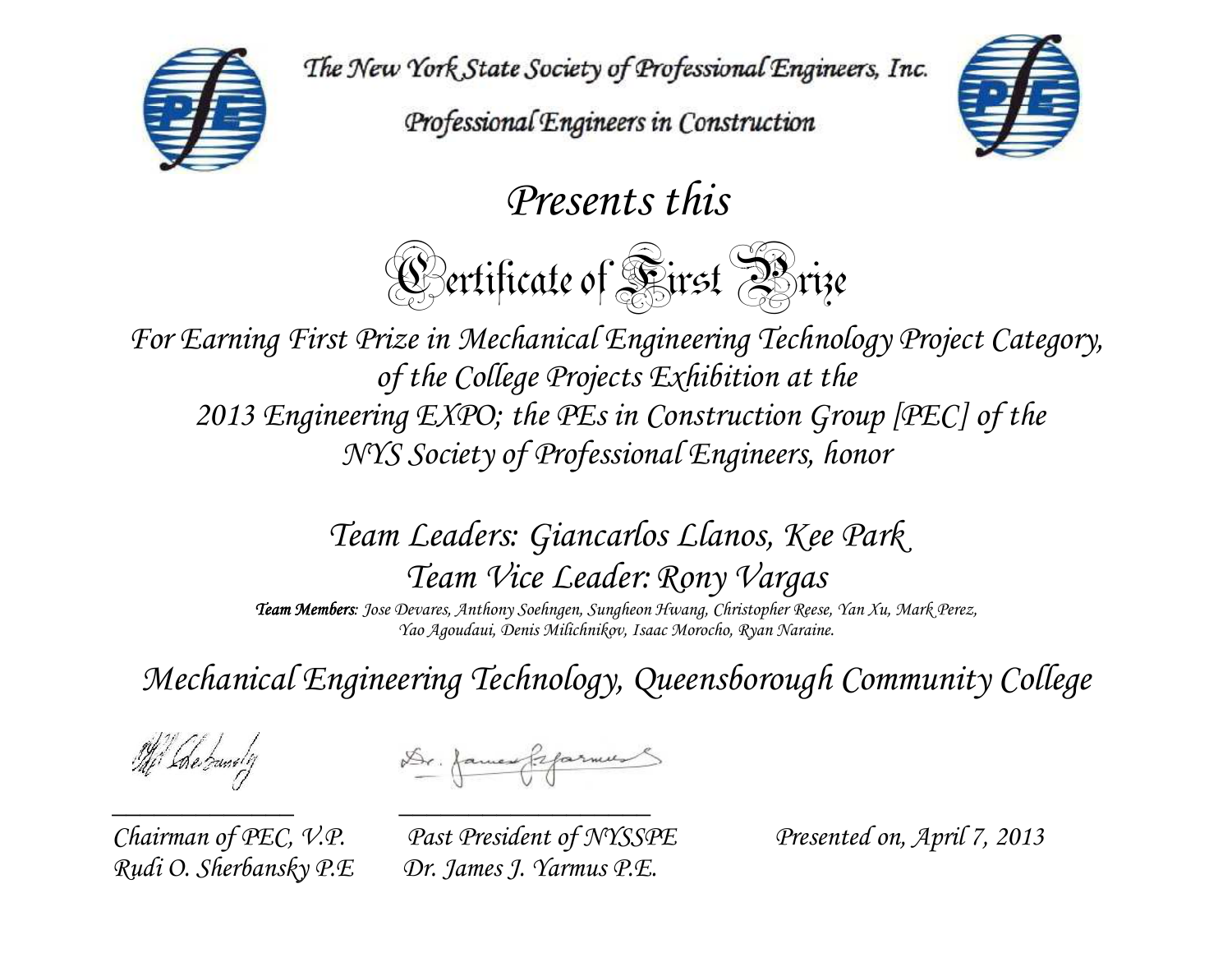## Professional Services Directory

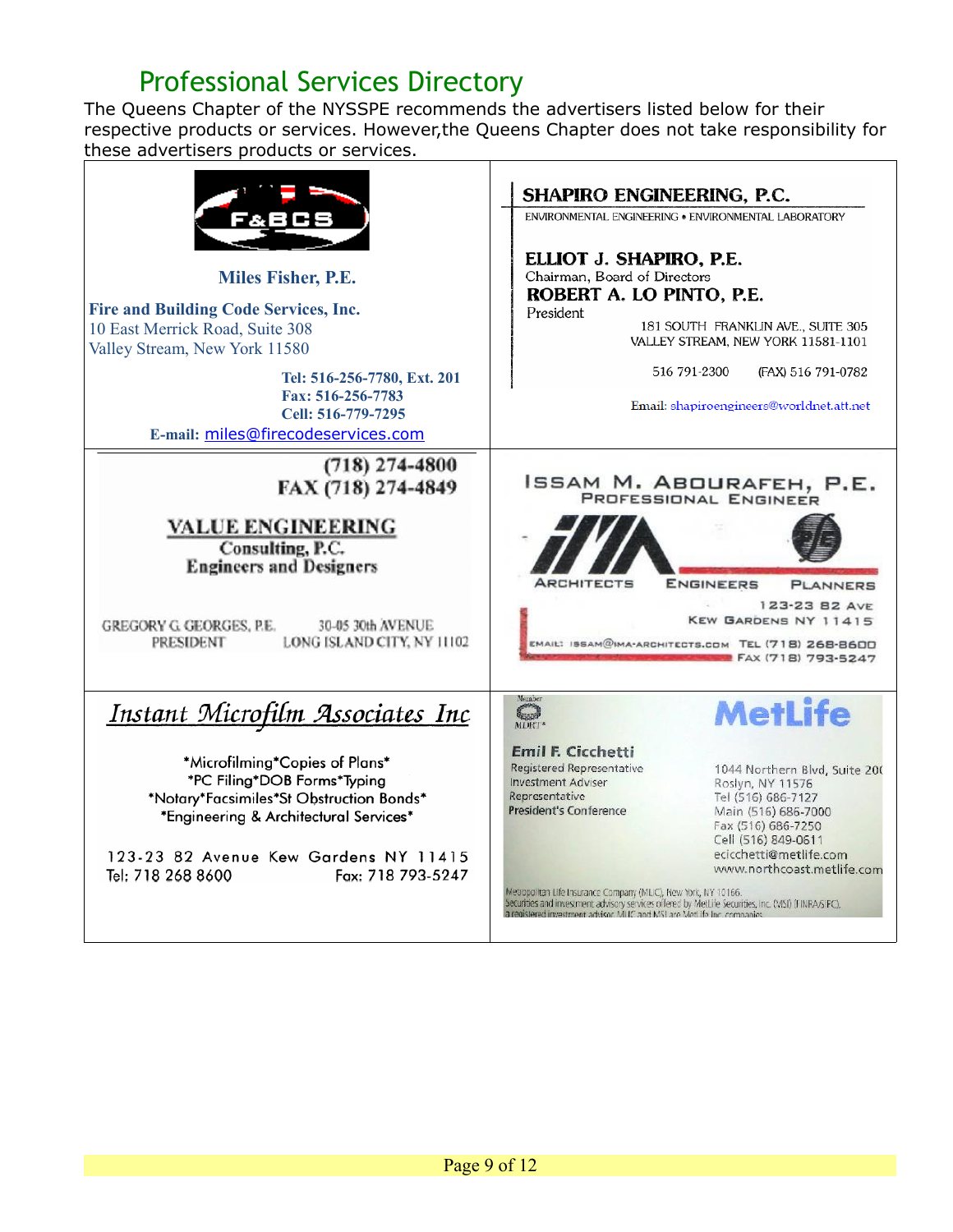| Fax: 718-544-0031<br>Tel: 718-544-5105                                                                                         | A&A Consulting Engineers, P.C.                                                                                                                                                                        |
|--------------------------------------------------------------------------------------------------------------------------------|-------------------------------------------------------------------------------------------------------------------------------------------------------------------------------------------------------|
| <b>JOSEPH HOROWITZ</b><br><b>Professional Engineer</b>                                                                         |                                                                                                                                                                                                       |
| ENVIRONMENTAL CONSULTING<br>ENVIRONMENTAL PROJECT MANAGEMENT                                                                   | SAM S. AINECHI, M.S., P.E.<br><b>Licensed Professional Engineer</b>                                                                                                                                   |
| 76-06 137TH Street<br>Flushing, NY 11367                                                                                       | 125-10 Queens Blvd.<br>Suite 318, Silver Towers<br>Tel. 718-544-7878<br>Fax: 718-544-7884<br>Kew Gardens, NY 11415                                                                                    |
|                                                                                                                                | Tel/Fax: (718) 323-0754<br>130-08 122nd, Street 2nd Fl.<br>Cell: (917) 860-6957<br>South Ozone Park, NY 11420<br>E-Mail: JAVBINTGRO@AOL.COM                                                           |
| Chris Petallides, P.E., N.S.P.E.<br><b>CONSULTING ENGINEER</b>                                                                 | Jose A. Velasquez, P.E.<br>Master of Civil Engineering<br><b>Master of Economics</b><br>New York State Licensed Professional Engineer                                                                 |
| TEL: 718 961 4342<br>FAX: 718 321 3929<br>47-15 Marathon Pkwy.<br>EMAIL: PetallidesPE@aol.com<br>Little Neck Hills, N.Y. 11362 | • Consultant<br>· Permits & Alterations<br>• Building Inspections<br>· Structural Design<br>• Certificates of Occupancy<br>• Legalizations<br><b>• Engineering Reports</b><br>• Removal of Violations |
| N.Y.S. P.E. License # 069956                                                                                                   | <b>HERMES/Hephaistos</b>                                                                                                                                                                              |
| Cell (347) 528-6038                                                                                                            | Manufacturer of c-joists,                                                                                                                                                                             |
| Brian E. Flynn                                                                                                                 | metal studs & accessories                                                                                                                                                                             |
| <b>Professional Engineer</b>                                                                                                   | A Division of Hephaistos Building Supplies                                                                                                                                                            |
| <b>Home &amp; Building Inspections</b>                                                                                         | Warehouse: 24-02 37th Avenue<br>Tel: (718) 482-0800                                                                                                                                                   |
| Phone (718) 894-7822                                                                                                           | Fax: (718) 482-0581<br>Astoria, NY 11101                                                                                                                                                              |
| Fax: (718) 894-7833<br>78-66 79th Place<br>BEFlynnPE@aol.com<br>Glendale, NY 11385                                             | Office: 34-01 Broadway<br>Michael Karantinidis P.E.<br>Astoria, NY 11106<br>President                                                                                                                 |
| INTERNATIONAL GEOTECHNICAL/STRUCTURAL                                                                                          | <b>John Zurita, PE</b><br><b>Building Department</b>                                                                                                                                                  |
| <b>LABORÁTORIES INC.</b>                                                                                                       | Asbestos Investigator<br><b>ASBESTOS INSPECTIONS</b><br>$(917)$ 292-7263                                                                                                                              |
| www.internationalgeo.com<br>GEOTECHNICAL & ENVIRONMENTAL TESTING                                                               | 53-31 210th Street<br>$(718)428 - 2467$<br>Bayside, NY 11364<br>jzurita@verizon.net                                                                                                                   |
| MICHAEL KARANTINIDIS, P.E.<br>STRUCTURAL ENGINEER                                                                              |                                                                                                                                                                                                       |
| OFFICE: 31-87 34TH STREET, ASTORIA, NY 11106<br>FAX: (718) 956-0274<br>TEL: (718) 726-1527<br>info@internationalgeo.com        |                                                                                                                                                                                                       |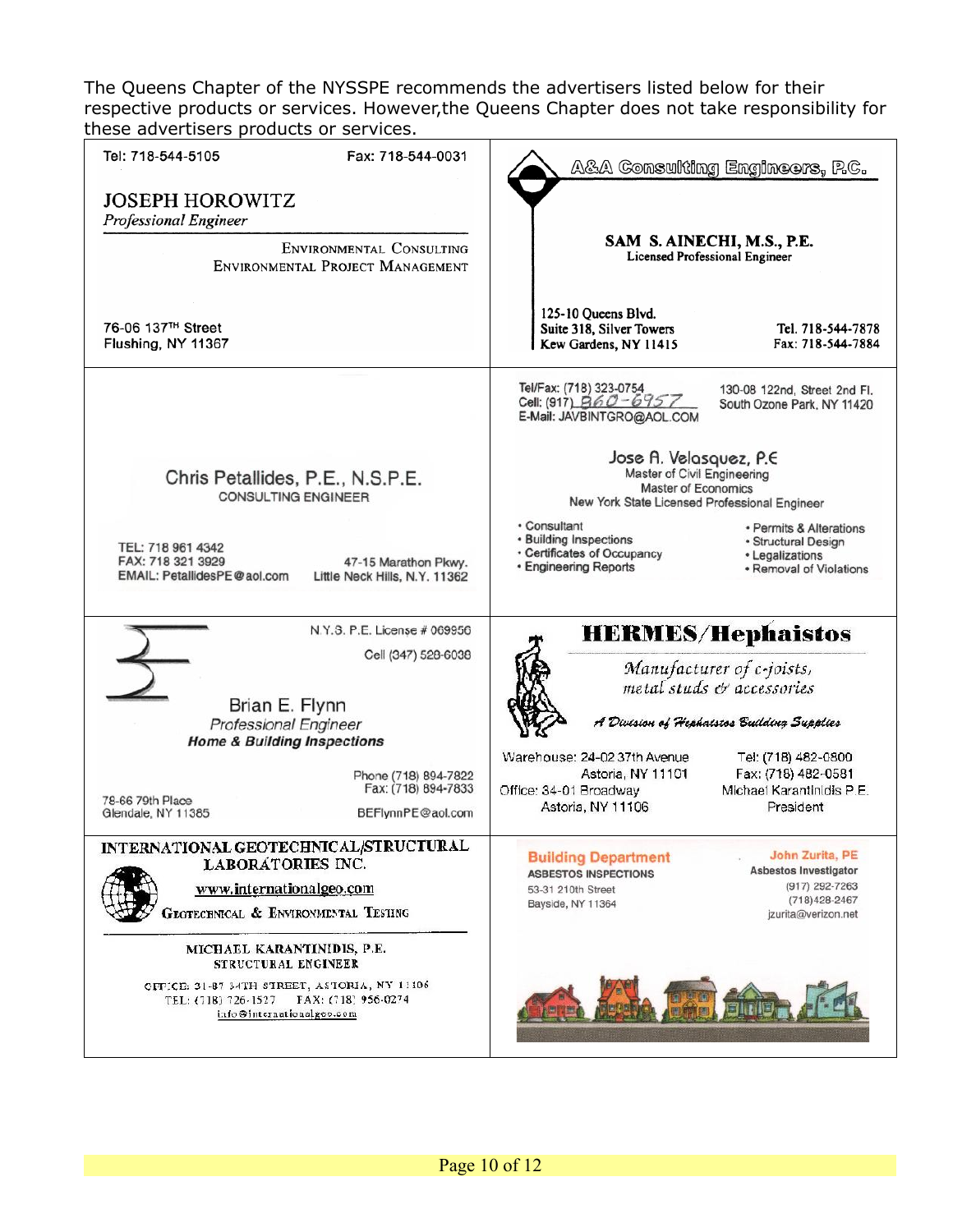